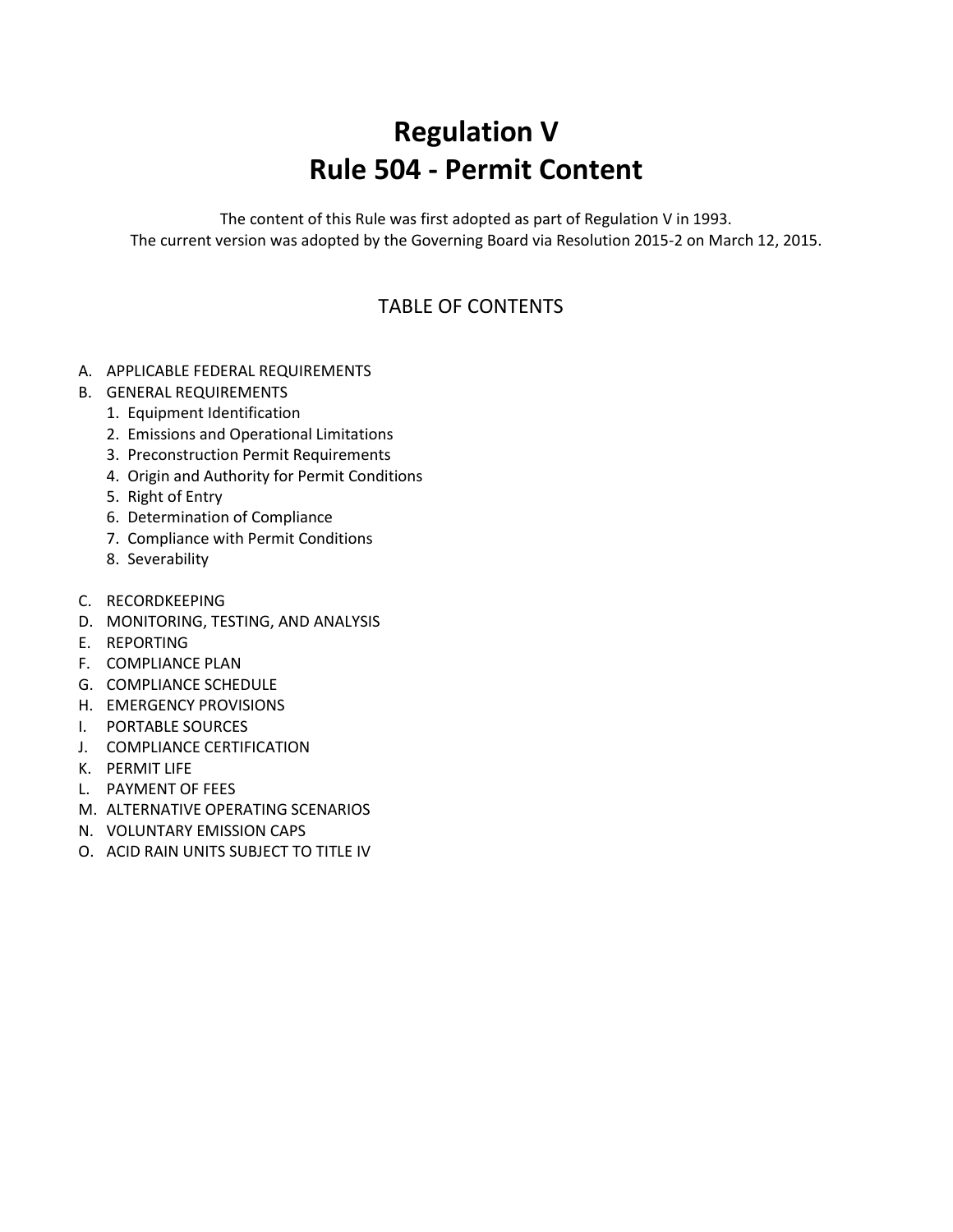## **RULE 504 PERMIT CONTENT**

- **A. APPLICABLE FEDERAL REQUIREMENTS:** A permit A permit to operate issued pursuant to Regulation V shall contain permit conditions that will assure compliance with all applicable federal requirements. A permit to operate shall incorporate all applicable federal requirements as permit conditions. The following procedure shall be used to incorporate an applicable federal requirement as a permit condition:
	- **1.** A permit condition that addresses an applicable federal requirement shall be specifically identified in the permit, or otherwise distinguished from any requirement that is not enforceable by the EPA;
	- **2.** Where an applicable federal requirement and a similar requirement that is not federally enforceable apply to the same emissions unit, both shall be incorporated as permit conditions, provided that they are not mutually exclusive; and
	- **3.** Where an applicable federal requirement and a similar requirement that is not federally enforceable apply to the same emissions unit and are mutually exclusive (e.g., require different air pollution control technology), the requirement specified in the preconstruction permit (or, in the case of sources without preconstruction permits, the more stringent requirement) shall be incorporated as a permit condition and the other requirement shall be referenced. [Reference: 40 CFR 70.3(c)(1) and 70.6(a)(1) and(b)]
- **B. GENERAL REQUIREMENTS:** A permit to operate issued pursuant to Regulation V shall contain conditions or terms consistent with 40 CFR Part 70.6, Permit Content, including: [Reference: 40 CFR 70.6(a)(1)]
	- **1. Equipment Identification:** The permit shall identify the equipment to which a permit condition applies.
	- **2. Emission and Operational Limitations:** The permit shall contain conditions that require compliance with all applicable federal requirements, including any operational limitations or requirements.
	- **3. Preconstruction Permit Requirements:** The permit shall include all of the preconstruction permit conditions for each emissions unit. The permit shall clearly identify those permit conditions which are federally enforceable and those which are not.
	- **4. Origin and Authority for Permit Conditions:** The permit shall identify the origin and authority for each permit term or condition.[Reference: 40 CFR 70.6(a)(1)(i)]
	- **5. Right of Entry:** The permit shall require that the source allow the entry of the AQMD, ARB, or EPA officials for the purpose of inspection and sampling, including: [Reference: 40 CFR 70.6(c)(2)]
		- **a.** Inspection of the stationary source, including equipment, work practices, operations, and emissionrelated activity;
		- **b.** Inspection and duplication of records required by the permit to operate; and
		- **c.** Source sampling or other monitoring activities.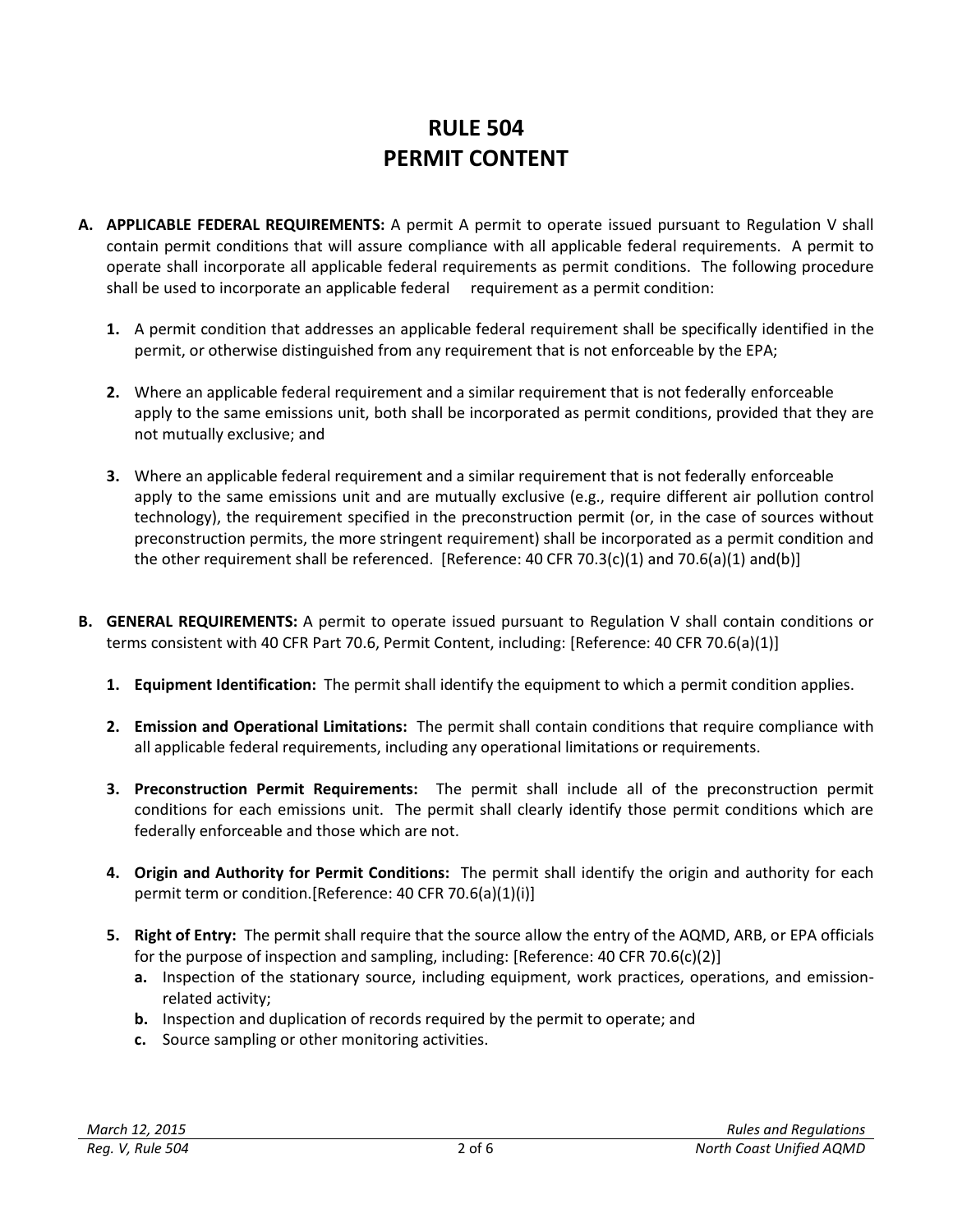- **6. Determination of Compliance:** The permit shall specify the monitoring methods or other methods (e.g. air quality modeling) approved by the APCO, that will be used to demonstrate compliance with each applicable AQMD, state and federal requirements. For portable sources, this must be done for each site at which the source will be permitted to operate.
- **7. Compliance with Permit Conditions:** The permit shall include the following provisions regarding compliance: [Reference: 40 CFR 70.6(a)(6)]
	- **a.** The permittee shall comply with all permit conditions;
	- **b.** The permit does not convey property rights or exclusive privilege of any sort;
	- **c.** Violation of any permit condition is grounds for enforcement action by the AQMD, including monetary civil penalties, permit termination, revocation and re-issuance of the permit, permit modification, or denial of permit renewal;
	- **d.** The "need to halt or reduce a permitted activity in order to maintain compliance" shall not constitute a defense for non-compliance with any permit condition;
	- **e.** A pending permit action or notification of anticipated non-compliance does not stay any permit condition; and
	- **f.** Within a reasonable time period, the permittee shall furnish any information requested by the APCO, in writing, for the purpose of determining compliance with the permit, or whether or not cause exists for a permit action or enforcement.
- **8. Severability:** The permit shall include a severability clause to ensure the continued validity of otherwise unaffected permit requirements in the event of a challenge to any portion of the permit.[Reference: 40 CFR 70.6(b)(5)]
- **C. RECORDKEEPING:** A permit issued pursuant to Regulation V shall include conditions that require a responsible official to maintain and retain records in accordance with Rule 502 10.0. The permit shall state such requirements explicitly, and not by reference. [Reference: 40 CFR 70.6(a)(3)(ii)]
- **D. MONITORING, TESTING, AND ANALYSIS:** A permit issued pursuant to Regulation V shall contain conditions that require monitoring, analytical methods, compliance certification, test methods, equipment management, and statistical procedures consistent with any applicable federal requirement, including those pursuant to sections 114(a)(3) and 504(b) of the CAA, and 40 CFR Part 64. The permit shall require periodic monitoring sufficient to yield reliable data which are representative of the source's compliance with permit conditions over the relevant time period. The permit shall state such requirements explicitly, and not by reference. [Reference: 40 CFR 70.6(a)(3)(i)]
- **E. REPORTING:** The permit shall include reporting conditions that require a responsible official to report in accordance with the requirements of Rule 502 11.0. The permit shall state such requirements explicitly, and not by reference. The permit shall contain a condition or conditions specifying what constitutes "prompt" reporting of deviations from a permit requirement. [Reference: 40 CFR 70.6(a)(3)(iii)]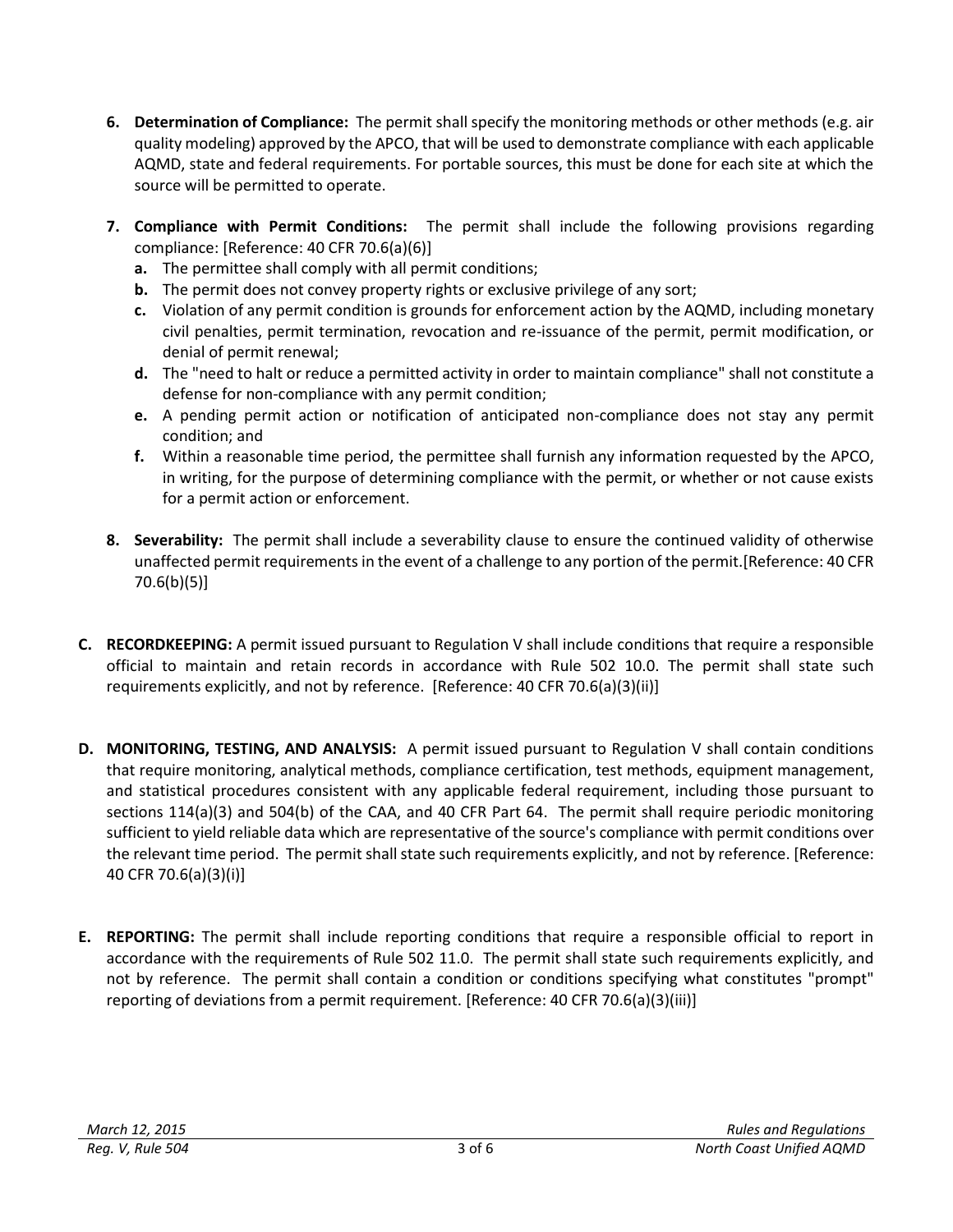- **F. COMPLIANCE PLAN:** A permit issued pursuant to Regulation V shall include a compliance plan that does the following:
	- **1.** Describes the compliance status of each emissions unit with respect to each applicable federal requirement;
	- **2.** Describes how compliance will be achieved if an emissions unit is not in compliance with an applicable federal requirement at the time of permit issuance;
	- **3.** Assures that an emissions unit will continue to comply with those permit conditions with which it is in compliance; and
	- **4.** Assures that an emissions unit will comply, on a timely basis with any applicable federal requirement that will become effective during the permit term. [Reference: 40 CFR 70.6(c)]
- **G. COMPLIANCE SCHEDULE:** A permit issued pursuant to Regulation V shall include a compliance schedule for any emissions unit which is not in compliance with current applicable federal requirements at the time of permit issuance, renewal, and modification (if the non-compliance is with units being modified). The compliance schedule shall resemble and be at least as stringent as that contained in any judicial consent decree, administrative order, or schedule approved by the District Hearing Board if required by state law and shall include the following requirements:
	- **1.** A statement that the emissions unit will continue to comply with those permit conditions with which it is in compliance;
	- **2.** A statement that the emissions unit will comply with any future applicable federal requirement on a timely basis;
	- **3.** For each condition with which the emissions unit is not in compliance which addresses an applicable federal requirement, a schedule of compliance which lists all preventative or corrective activities, and the dates when these activities will be accomplished; and
	- **4.** For each emissions unit that is not in compliance with an applicable federal requirement, a schedule of progress reports submitted no less frequently than semi-annually which include: 1) the date when compliance will be achieved, 2) an explanation of why compliance was not, or will not be, achieved by the scheduled date, and 3) a log of any preventative or corrective actions taken. [Reference: 40 CFR 70.5(c)(8) and 70.6(c)(3)]
- **H. EMERGENCY PROVISIONS:** A permit issued pursuant to Regulation V shall include a condition requiring compliance with the provisions of Rule 502 9.0. The permit shall state that in any enforcement proceeding, the permittee has the burden of proof to establish that an emergency occurred. [Reference: 40 CFR 70.6(g)]
- **I. PORTABLE SOURCES:** The permit for any portable source, which may operate at two or more locations, shall contain conditions that require the portable source to meet the requirements of Rule 502 8.0 and Rule 504 2.6. [Reference 40 CFR 70.6(e)]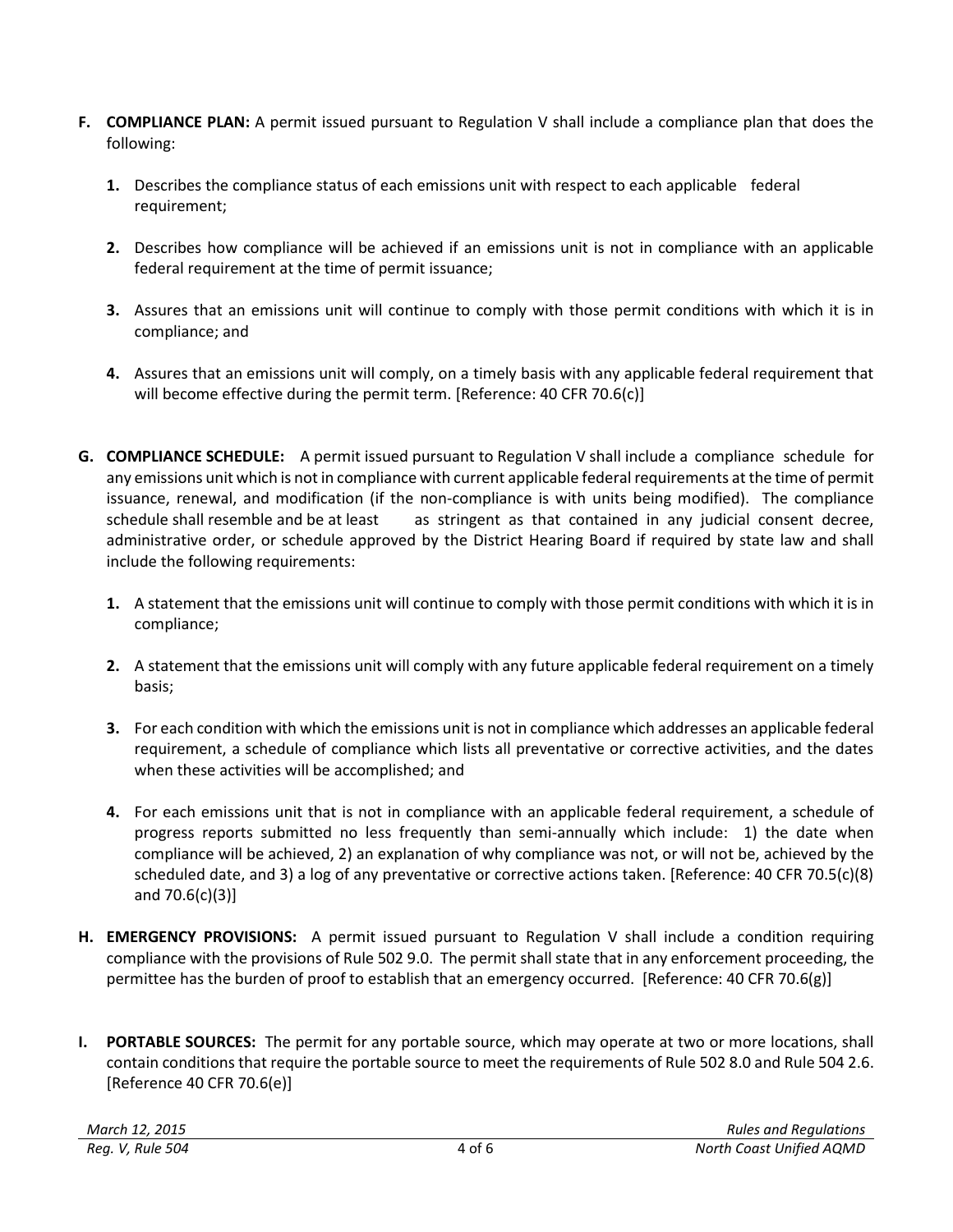- **J. COMPLIANCE CERTIFICATION:** Each permit shall contain conditions for compliance certification which include the following requirements:
	- **1.** The responsible official shall submit a compliance certification to the EPA and the APCO every 12 months or more frequently as specified in an applicable requirement or by the AQMD. All compliance reports and other documents required to be submitted to the AQMD by the responsible official shall state that, based on information and belief formed after reasonable inquiry, the statements and information in the document are true, accurate, and complete;
	- **2.** The compliance certification shall identify the basis for each permit term or condition (e.g. specify the emissions limitation, standard, or work practice) and a means of monitoring compliance with the term or condition;
	- **3.** The compliance certification shall include the compliance status and method(s) used to determine compliance for the current time period and over the entire reporting period; and
	- **4.** The compliance certification shall include any additional inspection, monitoring, or entry requirement that may be promulgated pursuant to sections 114(a) and 504(b) of the CAA. [Reference: 40 CFR 70.6(b)(5)
- **K. PERMIT LIFE:** A With the exception of acid rain units subject to Title IV of the CAA and solid waste incinerators subject to section 129(e) of the CAA, each permit issued pursuant to Regulation V to operate for any source shall include a condition for a fixed term not to exceed five years from the time of issuance. A permit to operate for an acid rain unit shall have a fixed permit term of five years. A permit to operate for a solid waste incinerator shall have a permit term of 12 years; however, the permit shall be reviewed at least every five years.[Reference: 40 CFR 70.6(a)(2)]
- **L. PAYMENT OF FEES:** A permit issued pursuant to Regulation V shall include a condition to ensure that appropriate permit fees are paid on schedule. If fees are not paid on schedule, the permit is forfeited. Operation without a permit subjects the source to potential enforcement action by the AQMD and the EPA pursuant to section 502(a) of the CAA.[Reference: 40 CFR 70.6(a)(7)]
- **M. ALTERNATIVE OPERATING SCENARIOS:** Where a responsible official requests that an alternative operating scenario be included in the permit for an emissions unit, a permit issued pursuant to Regulation V shall contain specific conditions for each operating scenario, including each alternative operating scenario. Each operating scenario, including each alternative operating scenario, identified in the permit must meet all applicable federal requirements and all of the requirements of this section. Furthermore, the source is required to maintain a contemporaneous log to record each change from one operating scenario to another. [Reference: 40 CFR 70.6(a)(9)]